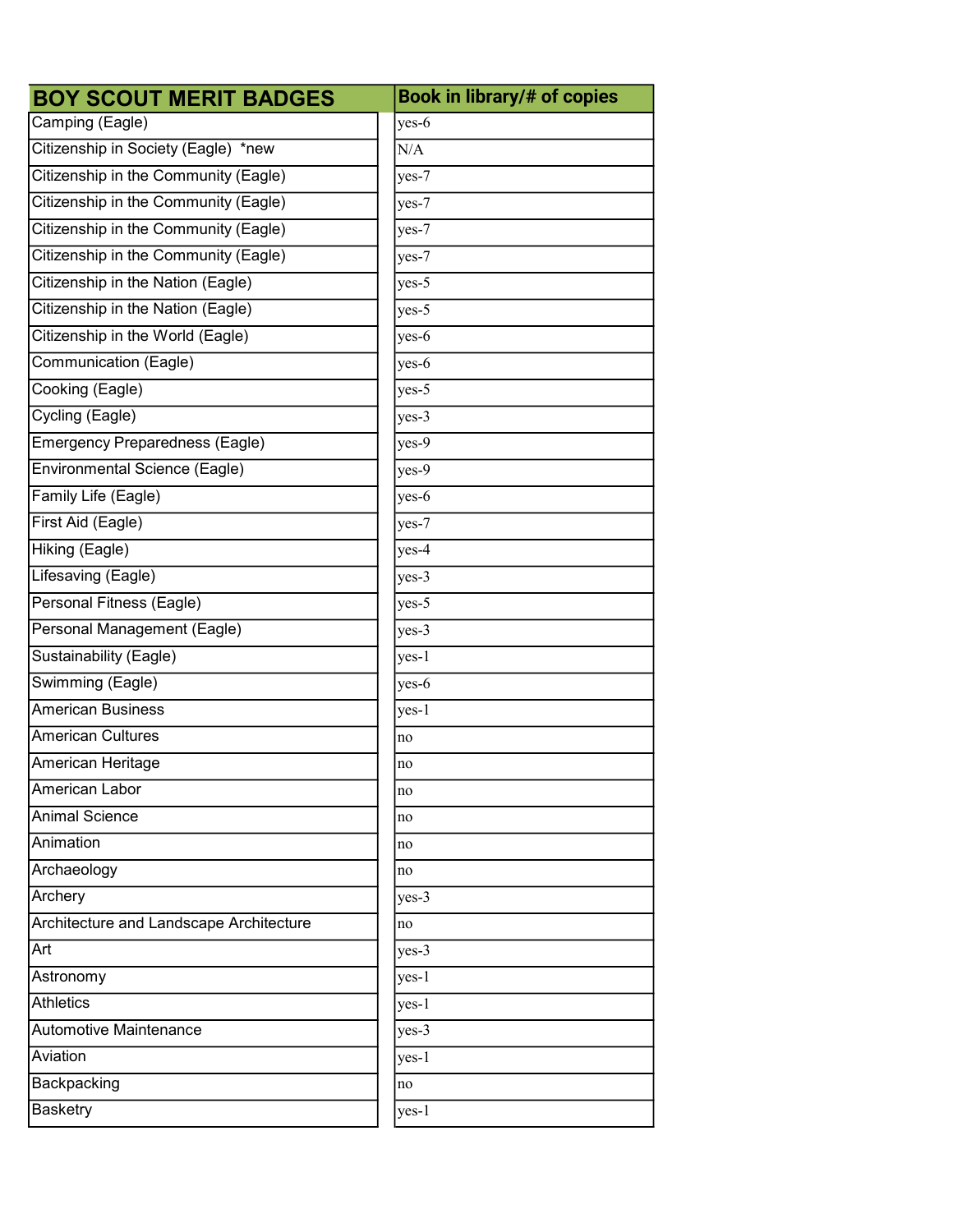| <b>Bird Study</b>                                | no      |
|--------------------------------------------------|---------|
| <b>Bugling</b>                                   | yes-2   |
| Canoeing                                         | $yes-3$ |
| Chemistry                                        | yes-1   |
| $\overline{\overline{\mathrm{C} \mathrm{hess}}}$ | yes-2   |
| Climbing                                         | no      |
| Coin Collecting                                  | yes-1   |
| Collections                                      | yes-2   |
| <b>Composite Materials</b>                       | no      |
| <b>Crime Prevention</b>                          | no      |
| Dentistry                                        | no      |
| Digital Technology                               | no      |
| <b>Disabilities Awareness</b>                    | no      |
| Dog Care                                         | yes-1   |
| <b>Drafting</b>                                  | no      |
| Electricity                                      | $yes-1$ |
| Electronics                                      | $yes-1$ |
| Energy                                           | yes-1   |
| Engineering                                      | yes-2   |
| Entrepreneurship                                 | yes-1   |
| Exploration                                      | no      |
| <b>Farm Mechanics</b>                            | no      |
| Fingerprinting                                   | yes-4   |
| <b>Fire Safety</b>                               | yes-2   |
| <b>Fish and Wildlife Management</b>              | no      |
| Fishing                                          | yes-1   |
| Fly-Fishing                                      | yes-1   |
| Forestry                                         | $yes-1$ |
| <b>Game Design</b>                               | yes-1   |
| Gardening                                        | $yes-2$ |
| Genealogy                                        | $yes-1$ |
| Geocaching                                       | yes-4   |
| Geology                                          | no      |
| Golf                                             | yes-1   |
| <b>Graphic Arts</b>                              | yes-1   |
| Home Repairs                                     | yes-1   |
| Horsemanship                                     | $yes-2$ |
| <b>Indian Lore</b>                               | yes-4   |
| <b>Insect Study</b>                              | no      |
|                                                  |         |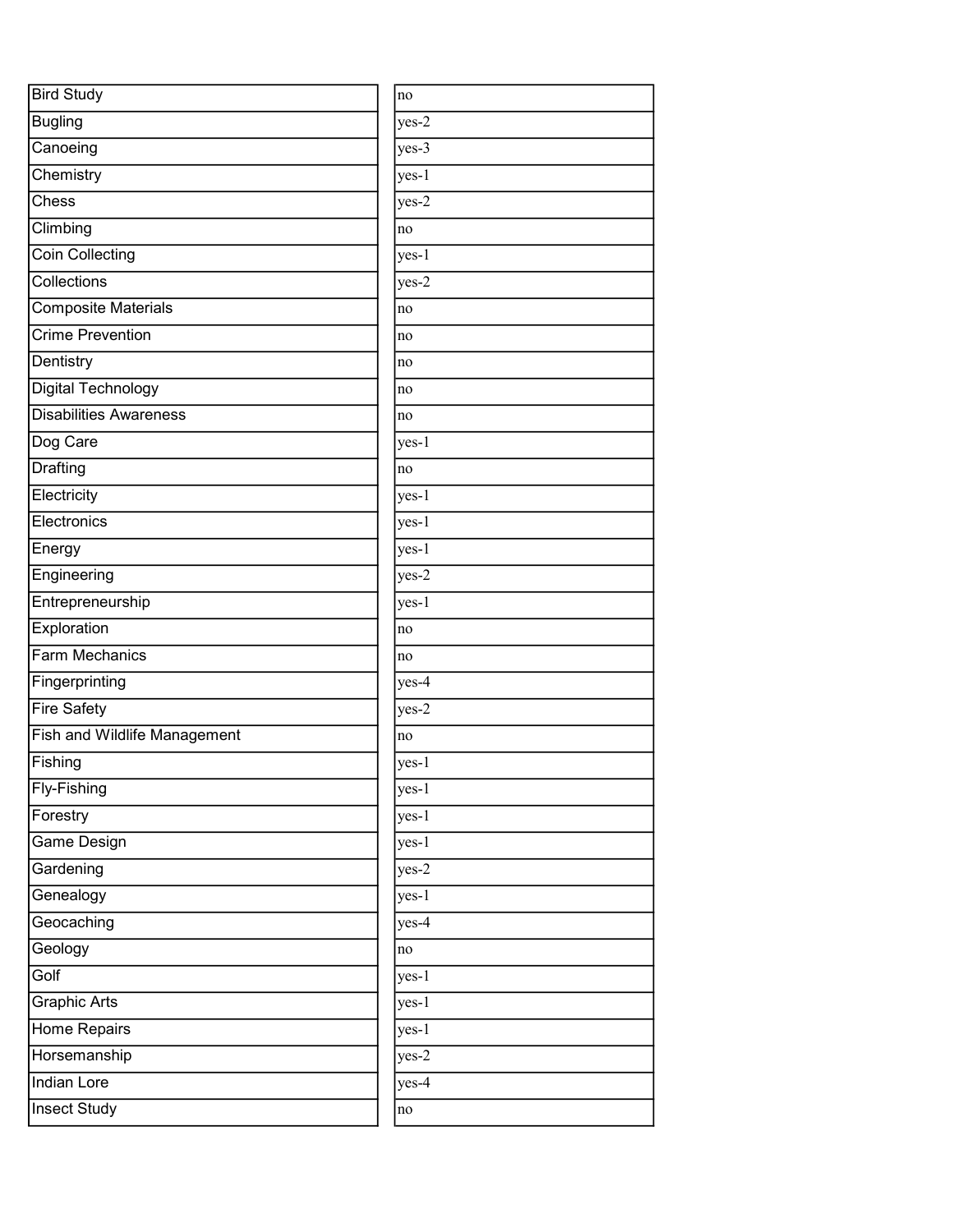| Inventing                        | no      |
|----------------------------------|---------|
| Journalism                       | no      |
| Kayaking                         | $yes-3$ |
| Landscape Architecture           | no      |
| Law                              | no      |
| Leatherwork                      | yes-2   |
| Mammal Study                     | yes-2   |
| Medicine                         | no      |
| Metalwork                        | yes-2   |
| Mining in Society                | no      |
| <b>Model Design and Building</b> | yes-1   |
| Motorboating                     | no      |
| Moviemaking                      | no      |
| <b>Music</b>                     | $yes-1$ |
| Nature                           | no      |
| Nuclear Science                  | no      |
| Oceanography                     | yes-1   |
| Orienteering                     | yes-2   |
| Painting                         | yes-1   |
| Pets                             | no      |
| Photography                      | yes-1   |
| Pioneering                       | yes-1   |
| <b>Plant Science</b>             | yes-1   |
| Plumbing                         | no      |
| Pottery                          | yes-1   |
| Programming                      | no      |
| <b>Public Health</b>             | no      |
| <b>Public Speaking</b>           | no      |
| <b>Pulp and Paper</b>            | yes-2   |
| Radio                            | yes-1   |
| Railroading                      | $yes-1$ |
| Reading                          | yes-1   |
| Reptile and Amphibian Study      | yes-1   |
| <b>Rifle Shooting</b>            | $yes-3$ |
| Robotics                         | yes-1   |
| Rowing                           | yes-1   |
| Safety                           | no      |
| Salesmanship                     | no      |
| Scholarship                      | no      |
|                                  |         |